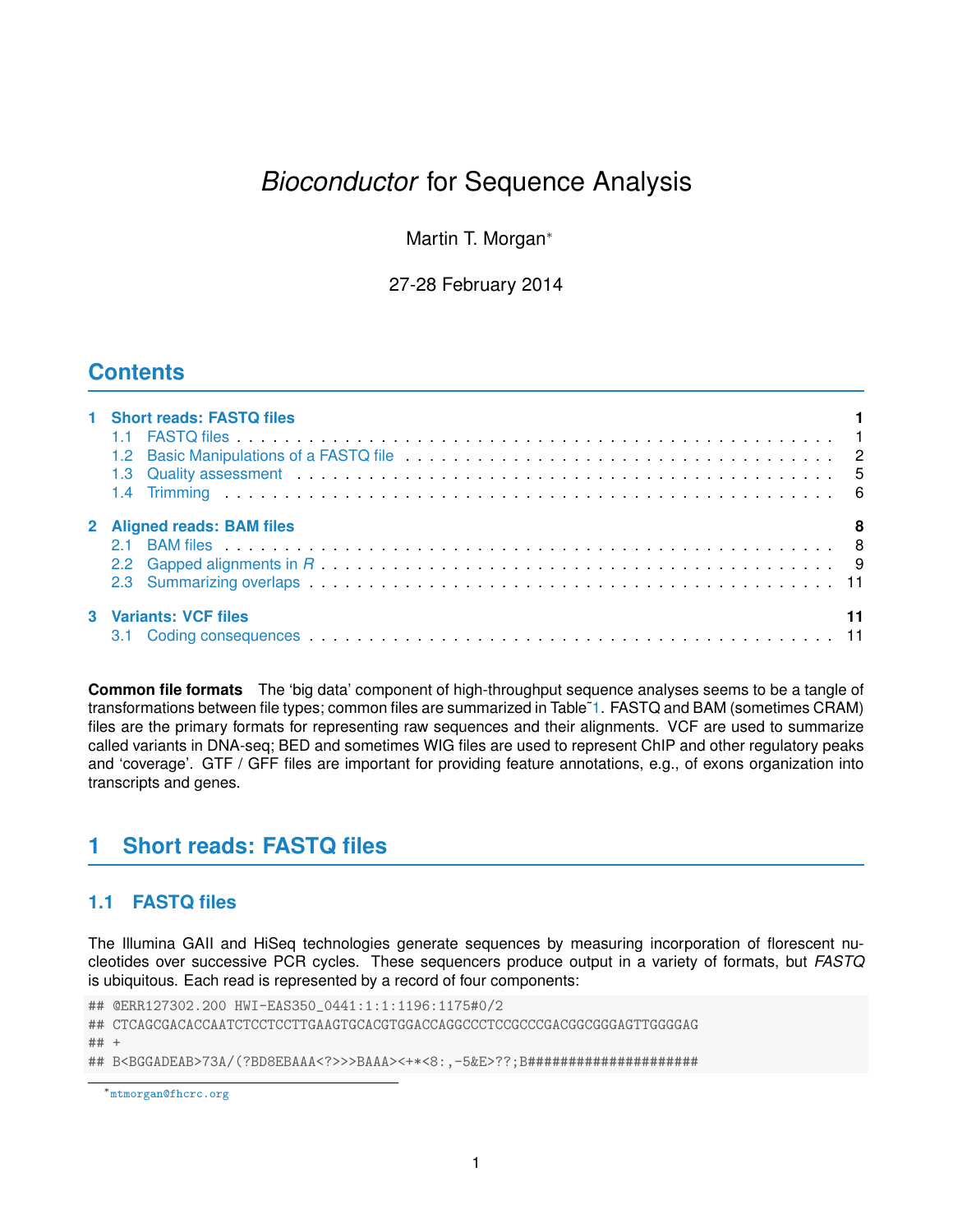<span id="page-1-1"></span>

| File                | Table 1: Common file types and <i>Bioconductor</i> packages used for input.<br>Description                                                       | Package                  |
|---------------------|--------------------------------------------------------------------------------------------------------------------------------------------------|--------------------------|
| <b>FASTQ</b>        | Unaligned sequences: identifier, sequence, and encoded quality<br>score tuples                                                                   | <b>ShortRead</b>         |
| <b>BAM</b>          | Aligned sequences: identifier, sequence, reference sequence name,<br>strand position, cigar and additional tags                                  | <b>Rsamtools</b>         |
| <b>VCF</b>          | Called single nucleotide, indel, copy number, and structural variants,<br>often compressed and indexed (with <i>Rsamtools</i> bgzip, indexTabix) | <b>VariantAnnotation</b> |
| GFF, GTF            | Gene annotations: reference sequence name, data source, feature<br>type, start and end positions, strand, etc.                                   | rtracklayer              |
| <b>BED</b>          | Range-based annotation: reference sequence name, start, end co-<br>ordinates.                                                                    | rtracklayer              |
| WIG, bigWig<br>2bit | 'Continuous' single-nucleotide annotation.<br>Compressed FASTA files with 'masks'                                                                | rtracklayer              |

The first and third lines (beginning with @ and + respectively) are unique identifiers. The identifier produced by the sequencer typically includes a machine id followed by colon-separated information on the lane, tile, x, and y coordinate of the read. The example illustrated here also includes the SRA accession number, added when the data was submitted to the archive. The machine identifier could potentially be used to extract information about batch effects. The spatial coordinates (lane, tile, x, y) are often used to identify optical duplicates; spatial coordinates can also be used during quality assessment to identify artifacts of sequencing, e.g., uneven amplification across the flow cell, though these spatial effects are rarely pursued.

The second and fourth lines of the FASTQ record are the nucleotides and qualities of each cycle in the read. This information is given in 5' to 3' orientation as seen by the sequencer. A letter N in the sequence is used to signify bases that the sequencer was not able to call. The fourth line of the FASTQ record encodes the quality (confidence) of the corresponding base call. The quality score is encoded following one of several conventions, with the general notion being that letters later in the visible ASCII alphabet

## ! " # \$ % & ' ( ) \* + , - . / 0 1 2 3 4 5 6 7 8 9 : ; < = > ## 0 1 2 3 4 5 6 7 8 9 10 11 12 13 14 15 16 17 18 19 20 21 22 23 24 25 26 27 28 29 ## ? @ A B C D E F G H I J ## 30 31 32 33 34 35 36 37 38 39 40 41

are of higher quality. Letters map to numbers, and numbers correspond (most commonly) to  $-10 \log_{10} p$ . In the encoding above, I corresponds to a phred score of 40, hence  $p = 0.0001$ . Both the sequence and quality scores may span multiple lines.

## <span id="page-1-0"></span>**1.2 Basic Manipulations of a FASTQ file**

### **Exercise 1**

*Here we take a first look at FASTQ files from the ArrayExpress repository E-MTAB-1147*[1](#page-1-2) *[\[1\]](#page-13-0).*

- *a. Load the [ShortRead](http://bioconductor.org/packages/release/bioc/html/ShortRead.html) and [BiocParallel](http://bioconductor.org/packages/release/bioc/html/BiocParallel.html) packages.*
- *b. Create a character vector* dirPath *to the 'bigdata/fastq' directory containing the files 'ERR127302 1.fastq.gz', 'ERR127302 2.fastq.gz'.*
- *c. Read in a representative sample from 'ERR127302 1.fastq.gz'*
- *d. simple manipulations on a FASTQ file -id, reads and quality*
- *e. summarize use of nucleotides at each cycle*
- *f. Analyzing nucleotides per cycle, gc content and quality score per cycle*
- *g. Construct histogram of the GC content of individual reads*

<span id="page-1-2"></span><sup>1</sup><http://www.ebi.ac.uk/arrayexpress/experiments/E-MTAB-1147/>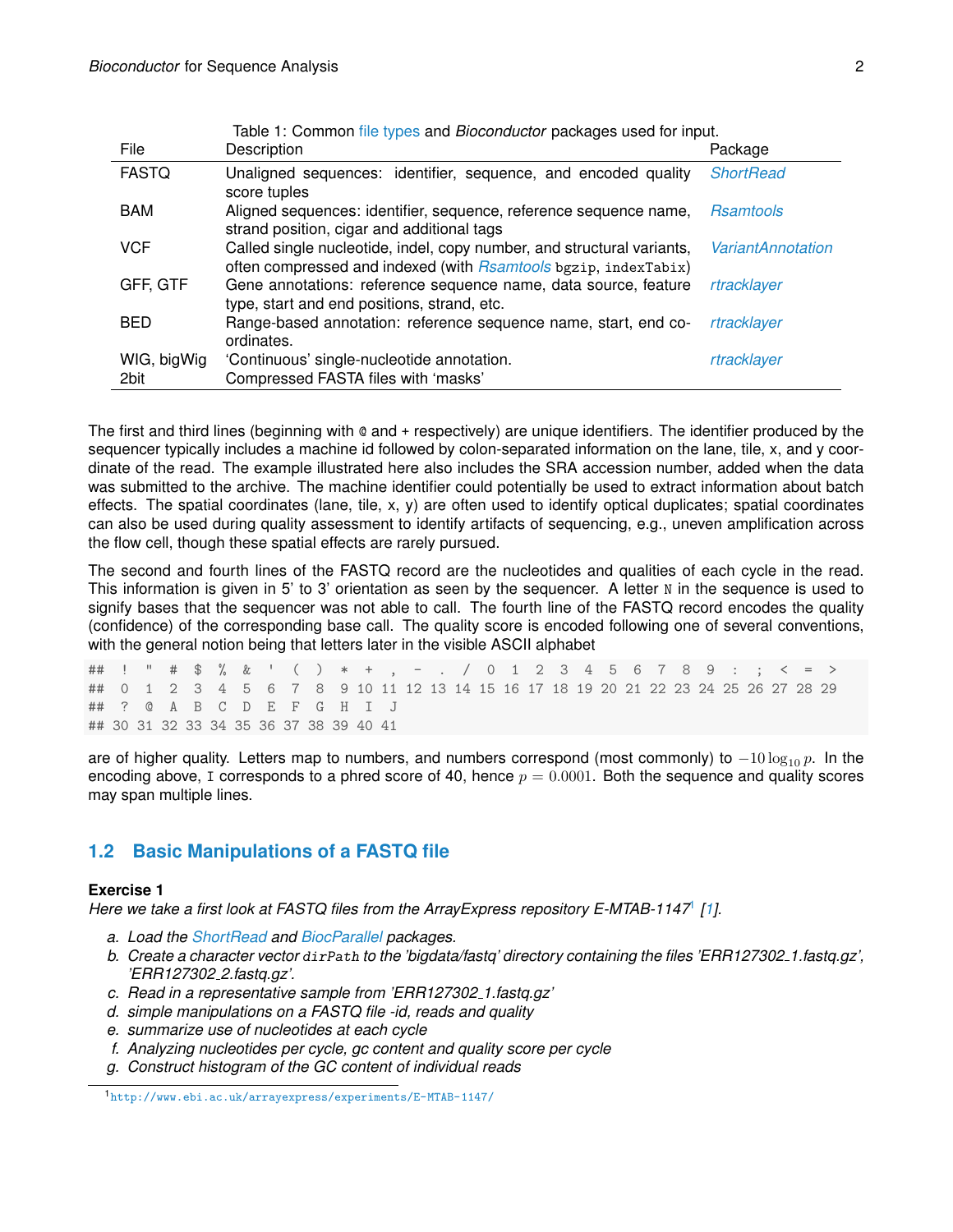#### **Solution:** Load the *[ShortRead](http://bioconductor.org/packages/release/bioc/html/ShortRead.html)* and *[BiocParallel](http://cran.fhcrc.org/web/packages/BiocParallel/index.html)* packages

library(ShortRead) library(BiocParallel)

FASTQ files are getting larger. A very common reason for looking at data at this early stage in the processing pipeline is to explore sequence quality. In these circumstances it is often not necessary to parse the entire FASTQ file. Instead create a representative sample

```
dirPath <- "~/bigdata/fastq"
sampler <- FastqSampler(file.path(dirPath, "ERR127302_1.fastq.gz"), 1000000)
reads <- yield(sampler)
```
#### Look at the id , reads and the quality

```
# outputs read ids as a list as BStringSet
head( id(reads) )
## A BStringSet instance of length 6
## width seq
## [1] 54 ERR127302.21497683 HWI-EAS350_0441:1:88:16089:7399#0/1
## [2] 55 ERR127302.11177186 HWI-EAS350_0441:1:45:17900:13469#0/1
## [3] 46 ERR127302.3 HWI-EAS350_0441:1:1:1057:13164#0/1
## [4] 56 ERR127302.27539470 HWI-EAS350_0441:1:112:12072:12739#0/1
## [5] 54 ERR127302.16830936 HWI-EAS350_0441:1:69:15306:6412#0/1
## [6] 53 ERR127302.6432183 HWI-EAS350_0441:1:26:9147:15825#0/1
# outputs read sequences as a list as DNAStringSet
head(sread(reads) )
## A DNAStringSet instance of length 6
## width seq
## [1] 72 CTGCTTGTTTGAGACAAAATATTCTGTGGGAGCAAACTACTGGCATCACTGGAATGCTTGTCTTGCATTCCA
## [2] 72 CCGATACTACACACCGACTATCTCACGTGAGAGGGCAGTGGAACTCCTTAGGAAATGTCTGGAGGAGCTCCA
## [3] 72 GGCCGCAGTGCCATTGAGCTCACCAAAATGCTCTGTGAAATCCTGCAGGTTGGGGANNNNNNNNNNNNNNGA
## [4] 72 TCCTTTCCTGCCTCTCTTGTTCTTCAAACAGATAATTCTGAATCGAAACCTGGGCTGTAATGTTCCTTTGGT
## [5] 72 CCACCCATGCCTCTGAGAACATTGGACCATGCACCCTTGAAAAAAGCTTTGCCTCCTTCATCACGAGCAATC
## [6] 72 CCCACTCCGAGCTGGACGTGCGAACGGCGGGCGCCAAAGGCACGTCGGGGGTTTTTTTTGTGGGGGGGGGGG
# outputs list of quality scores as BStringSet
head(quality(reads))
## class: FastqQuality
## quality:
## A BStringSet instance of length 6
## width seq
## [1] 72 IIIIIIIIIIIIHIIIIIGIDIIIIIIIIIIIHIIIIIIIIIIIIIIIIIIIIIIIIIIIGGGE)GGGGGII
## [2] 72 IIIIGIIHIIIHIIIHIIIGII<IIIGIIIIHIGIIHIFIIIIHIHIIIIIIIGIEIIH>GGEGGDGG@GBE
## [3] 72 DFBH?GDEG>GEGGDHH>HBDBEGD8G<GG<DGGGCB><82???@DDBBDDGGE##################
## [4] 72 HHHHHHHHHHHHHHHHHHBHHHHHHHHHHHFEF'EFFEFFEEF-<CAAAAHHHHEHDHHHFGHHHFHHGG@G
## [5] 72 HHHHHHDHHHHHHGHEHDGHHHHGHHHHHDGDHHHHHHHGHHHHHHHHHHHHHHHHHHHHHHHHHHHHHHHH
## [6] 72 HHHHHHHHHHHEHGHFGGGFDGBGGHHHGD##########################################
```
The alphabetByCycle function summarizes use of nucleotides at each cycle in a (equal width) ShortReadQ or DNAStringSet instance.

```
abc <- alphabetByCycle(sread(reads))
abc[1:4, 1:8]
## cycle
```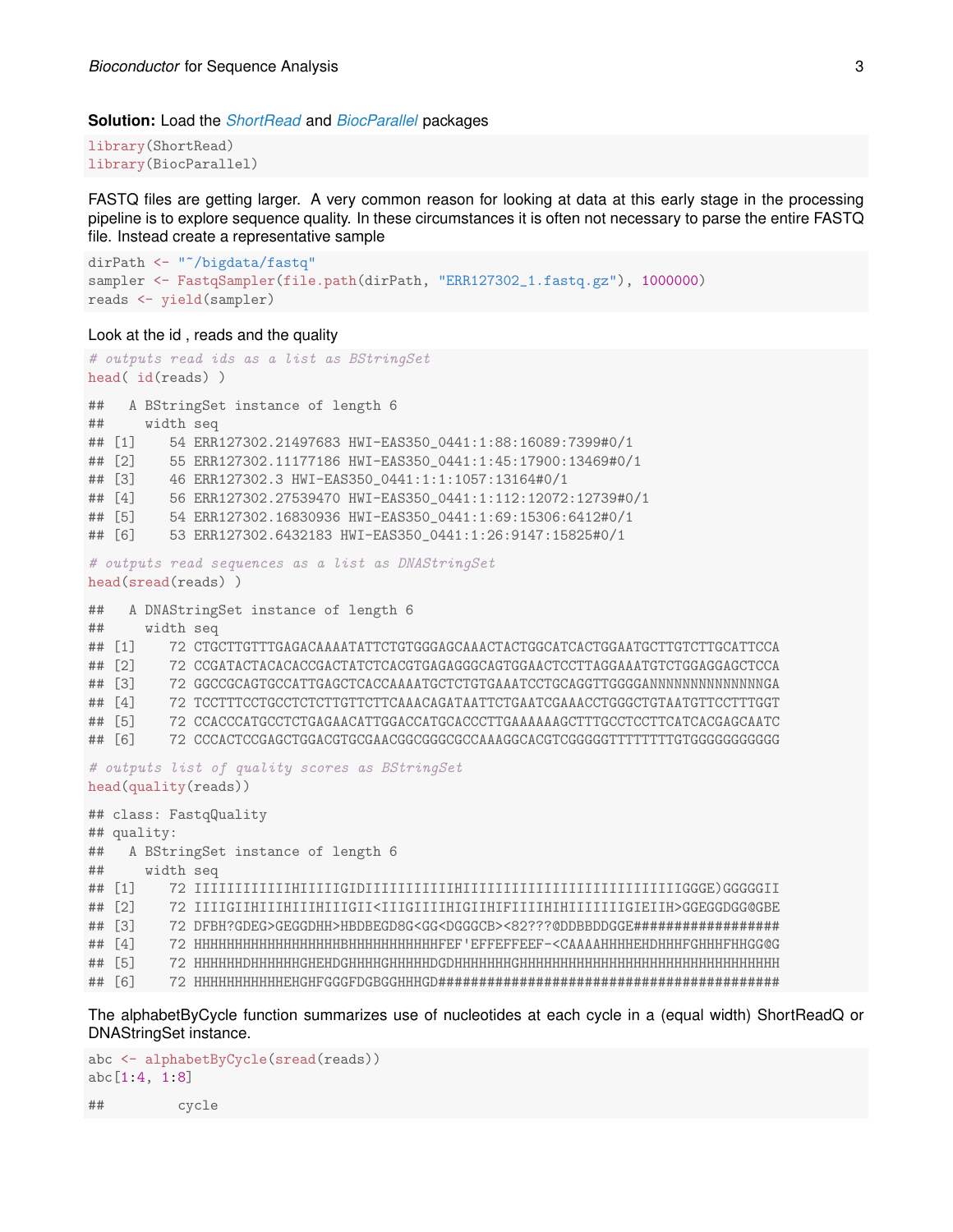## alphabet [,1] [,2] [,3] [,4] [,5] [,6] [,7] [,8] ## A 115088 241900 253297 292604 292325 341461 129442 193788 ## C 511494 216417 246406 232560 197310 260368 258476 320921 ## G 153548 285908 309744 319477 325651 256346 215248 273148 ## T 218775 255775 190547 155358 176643 141744 396791 212143 matplot(t(abc[c("A","G","T","C"),]), type="l")





alf0 <- alphabetFrequency(sread(reads), as.prob=TRUE) hist(alf0[,c("G", "C")] ,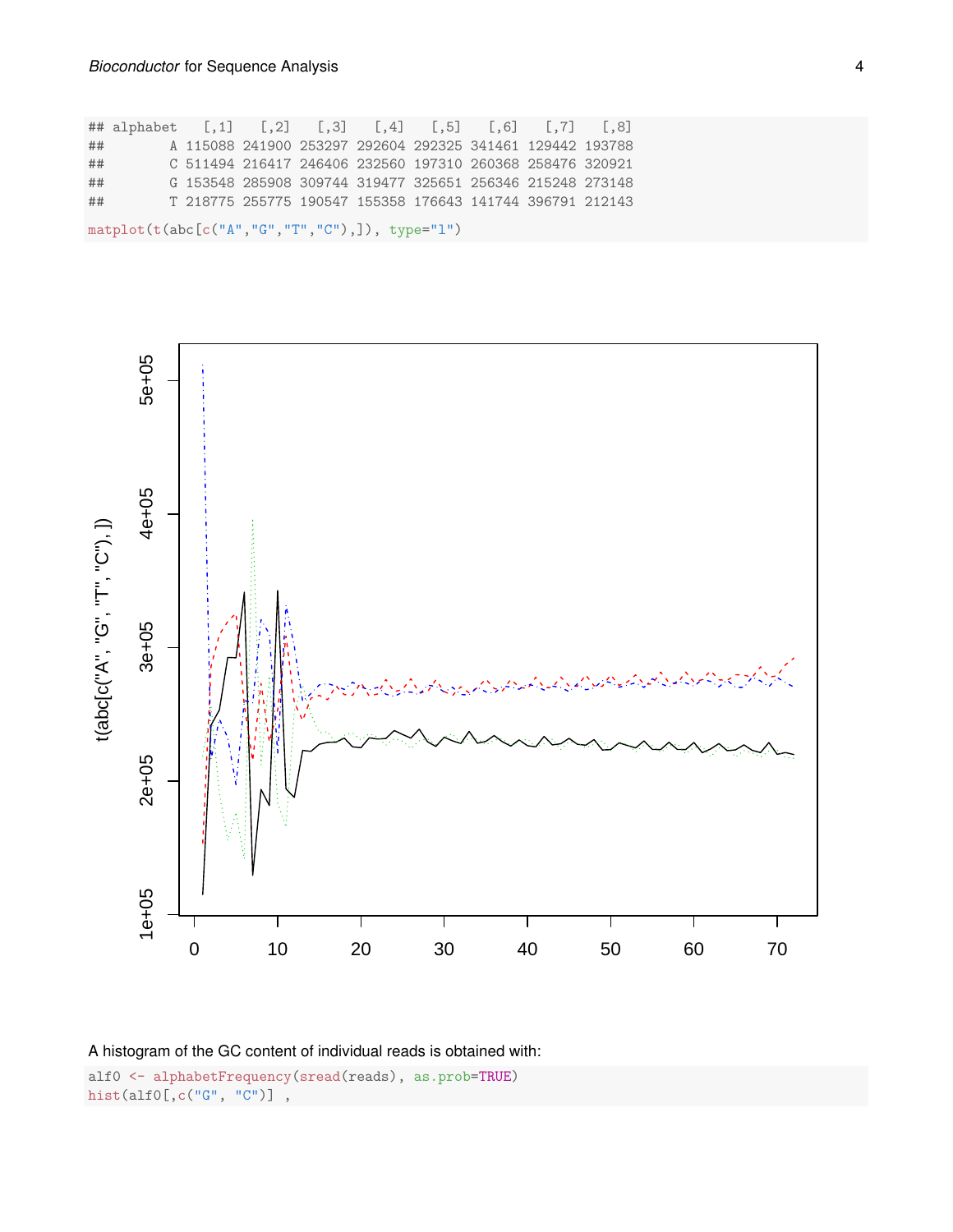main = "Histogram of gc Content", xlab="individual reads" )

## **Histogram of gc Content**



## <span id="page-4-0"></span>**1.3 Quality assessment**

### **Exercise 2**

*Here we create a quality assessment report of FASTQ files from the ArrayExpress repository E-MTAB-1147*[2](#page-4-1) *[\[1\]](#page-13-0).*

<span id="page-4-1"></span><sup>2</sup><http://www.ebi.ac.uk/arrayexpress/experiments/E-MTAB-1147/>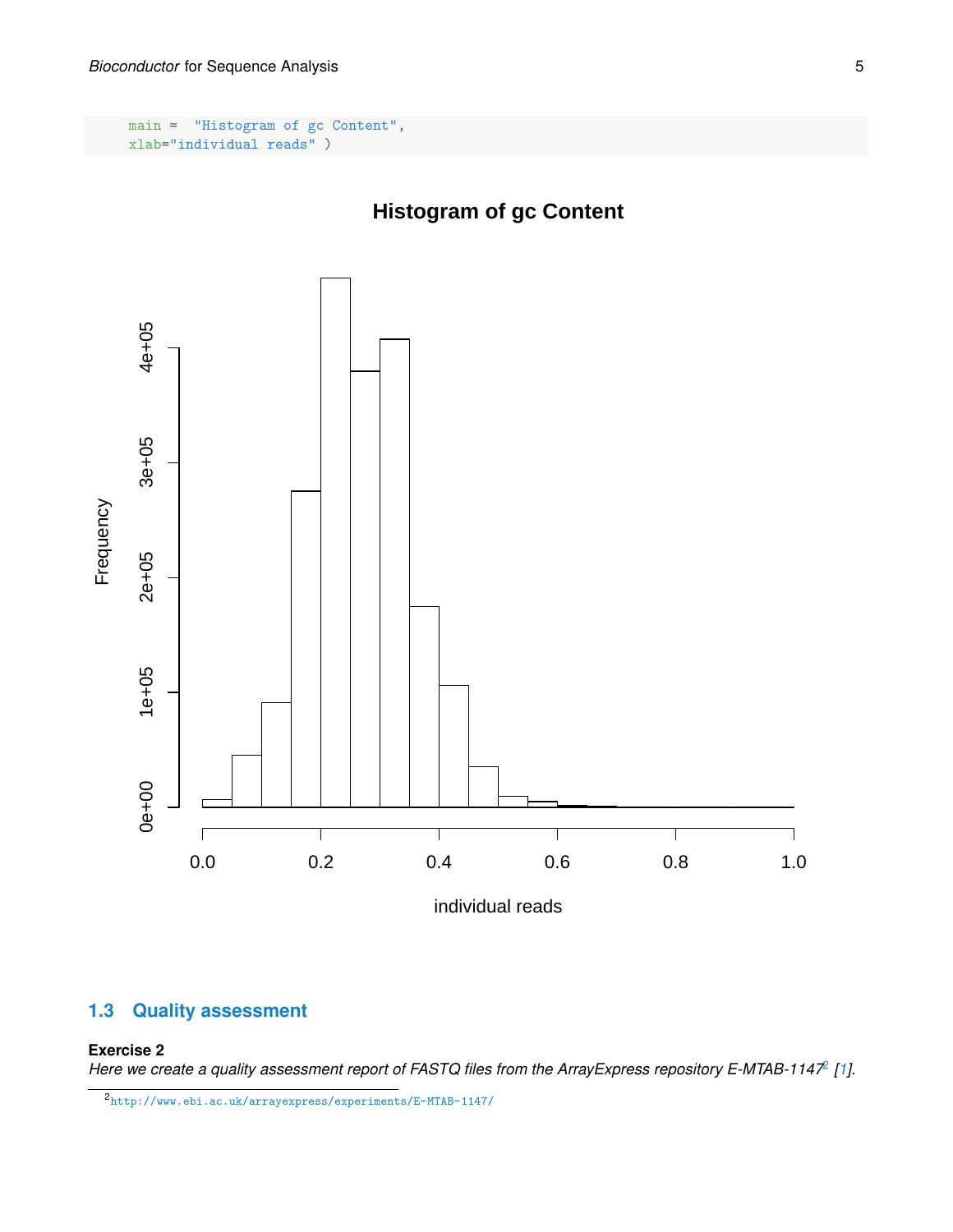- *a. Create a quality report for these two files using the* ShortRead::qa *function, e.g.,* qa <- qa(dirPath, "ERR\*", type="fastq")*.*
- *b. View the quality report in a web browser with* browseURL(report(qa))
- *c. View the QA report for all fastq files in the full experiment. Do this by loading the prepared data object 'E-MTAB-1147-qa report.Rda'. Discuss the meaning of each plot with your neighbor. What technology arti*

#### **Solution:** Create the QA report from two sample files

```
qa <- qa(dirPath, "ERR*", type="fastq")
```
#### View the report

browseURL(report(qa))

#### Load the report for all lanes

```
(load(file.path(dirPath, "E-MTAB-1147-qa_report.Rda")))
```
## [1] "qa"

### View the report

browseURL(report(qa))

### <span id="page-5-0"></span>**1.4 Trimming**

#### **Exercise 3**

*This exercise explores trimming, then applies a trimming filter to several FASTQ files.*

*Start by loading the BiocIntro package*

library(BiocIntro)

- *a. Create a character vector pointing to a FASTQ file,* fl <- file.path(dirPath, "ERR127302 1.fastq.gz")
- *b. Load a random sample of 100,000 reads from the FASTQ file, using* fq <- FastqSampler() *and* srq < yield(fq)
- *c. Plot a histogram of qualities as a function of cycle,* plotByCycle(srq)*.*
- *d. Look at how qualities are encoded using* encoding(quality(srq))*.*
- *e. Trim reads after the first 3 nucleotides with aveage quality less than 20 (encoding* "5"*) using* trimTails(srq, 3, "5")

#### **Solution:** Load a sample of 100,000 reads and visualize their quality

```
fl <- file.path(dirPath, "ERR127302_1.fastq.gz")
fq <- FastqSampler(fl, 100000)
srq \leftarrow yield(fq)srq
## class: ShortReadQ
## length: 100000 reads; width: 72 cycles
plotByCycle(quality(srq))
```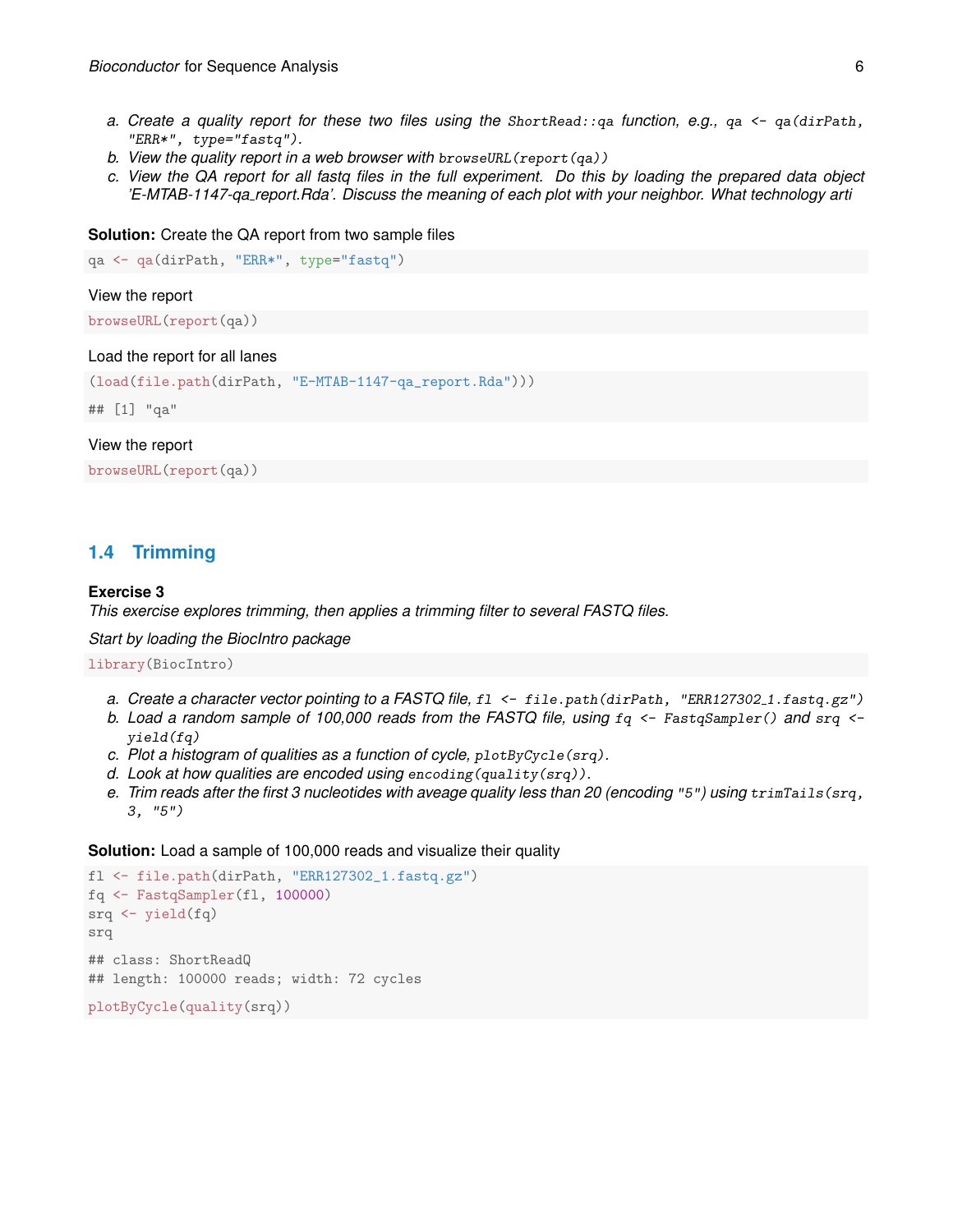

#### Trim the reads and visualize qualities

```
trimmed <- trimTails(srq, 3, "5")
plotByCycle(quality(trimmed))
```


#### **Exercise 4**

*(Optional) This exercise trims all reads using our trimming function.*

- *a. List the full path to all fastq files using* fls <- dir(dirPath, pattern="fastq.gz", full=TRUE)*.*
- *b. Create destination files for each source file, using* destinations <- sub("fastq.gz", "trimmed.fastq", fls)
- *c. Trim reads as before, but use the file paths and destinations as arguments,* trimTails(fls, 3, "5", FALSE, destinations=destinations)*.*

**Solution:** Identify relevant files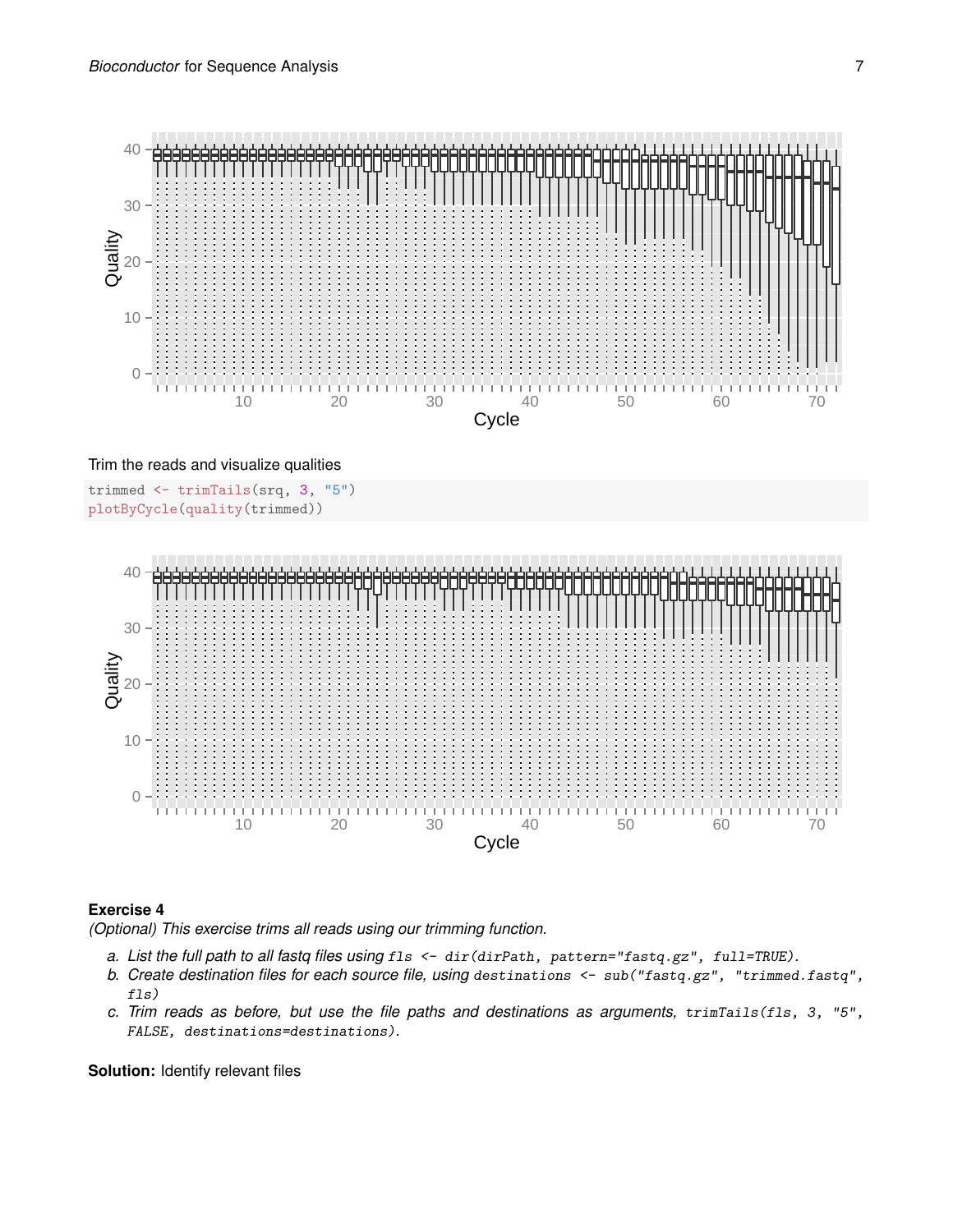(fls <- dir(dirPath, pattern="fastq.gz", full=TRUE))

## [1] "/home/mtmorgan/bigdata/fastq/ERR127302\_1.fastq.gz" ## [2] "/home/mtmorgan/bigdata/fastq/ERR127302\_2.fastq.gz"

#### Map the file names to destinations

(destinations <- sub("fastq.gz", "trimmed.fastq", fls))

## [1] "/home/mtmorgan/bigdata/fastq/ERR127302\_1.trimmed.fastq"

## [2] "/home/mtmorgan/bigdata/fastq/ERR127302\_2.trimmed.fastq"

#### Perform the trimming

trimTails(fls, 2, "5", destinations=destinations)

## <span id="page-7-0"></span>**2 Aligned reads: BAM files**

### <span id="page-7-1"></span>**2.1 BAM files**

Most down-stream analysis of short read sequences is based on reads aligned to reference genomes. There are many aligners available, including [BWA](http://bio-bwa.sourceforge.net/) [\[2,](#page-13-1) [3\]](#page-13-2), [Bowtie](http://bowtie-bio.sourceforge.net/) / [Bowtie2](http://bowtie-bio.sourceforge.net/bowtie2/) [\[4\]](#page-14-0), and [GSNAP;](http://research-pub.gene.com/gmap/) merits of these are discussed in the literature. There are also alignment algorithms implemented in *Bioconductor* (e.g., matchPDict in the *[Biostrings](http://bioconductor.org/packages/release/bioc/html/Biostrings.html)* package, and the *[Rsubread](http://bioconductor.org/packages/release/bioc/html/Rsubread.html)* package); matchPDict is particularly useful for flexible alignment of moderately sized subsets of data.

**Alignment formats** Most main-stream aligners produce output in SAM (text-based) or BAM format. A SAM file is a text file, with one line per aligned read, and fields separated by tabs. Here is an example of a single SAM line, split into fields.

```
fl <- system.file("extdata", "ex1.sam", package="Rsamtools")
strsplit(readLines(f1, 1), "\t")[[1]]## [1] "B7_591:4:96:693:509" "73"
## [3] "seq1" "1"
## [5] "99" "36M"
## [7] "*" "0"
## [9] "0" "CACTAGTGGCTCATTGTAAATGTGTGGTTTAACTCG"
## [11] "<<<<<<<<<<<<<<<;<<<<<<<<<5<<<<<;:<;7" "MF:i:18"
## [13] "Aq:i:73" "NM:i:0"
## [15] "UQ:i:0" "H0:i:1"
## [17] "H1:i:0"
```
Fields in a SAM file are summarized in Table<sup>-2</sup>. We recognize from the FASTQ file the identifier string, read sequence and quality. The alignment is to a chromosome 'seq1' starting at position 1. The strand of alignment is encoded in the 'flag' field. The alignment record also includes a measure of mapping quality, and a CIGAR string describing the nature of the alignment. In this case, the CIGAR is 36M, indicating that the alignment consisted of 36 Matches or mismatches, with no indels or gaps; indels are represented by I and D; gaps (e.g., from alignments spanning introns) by N.

BAM files encode the same information as SAM files, but in a format that is more efficiently parsed by software; BAM files are the primary way in which aligned reads are imported in to *R*.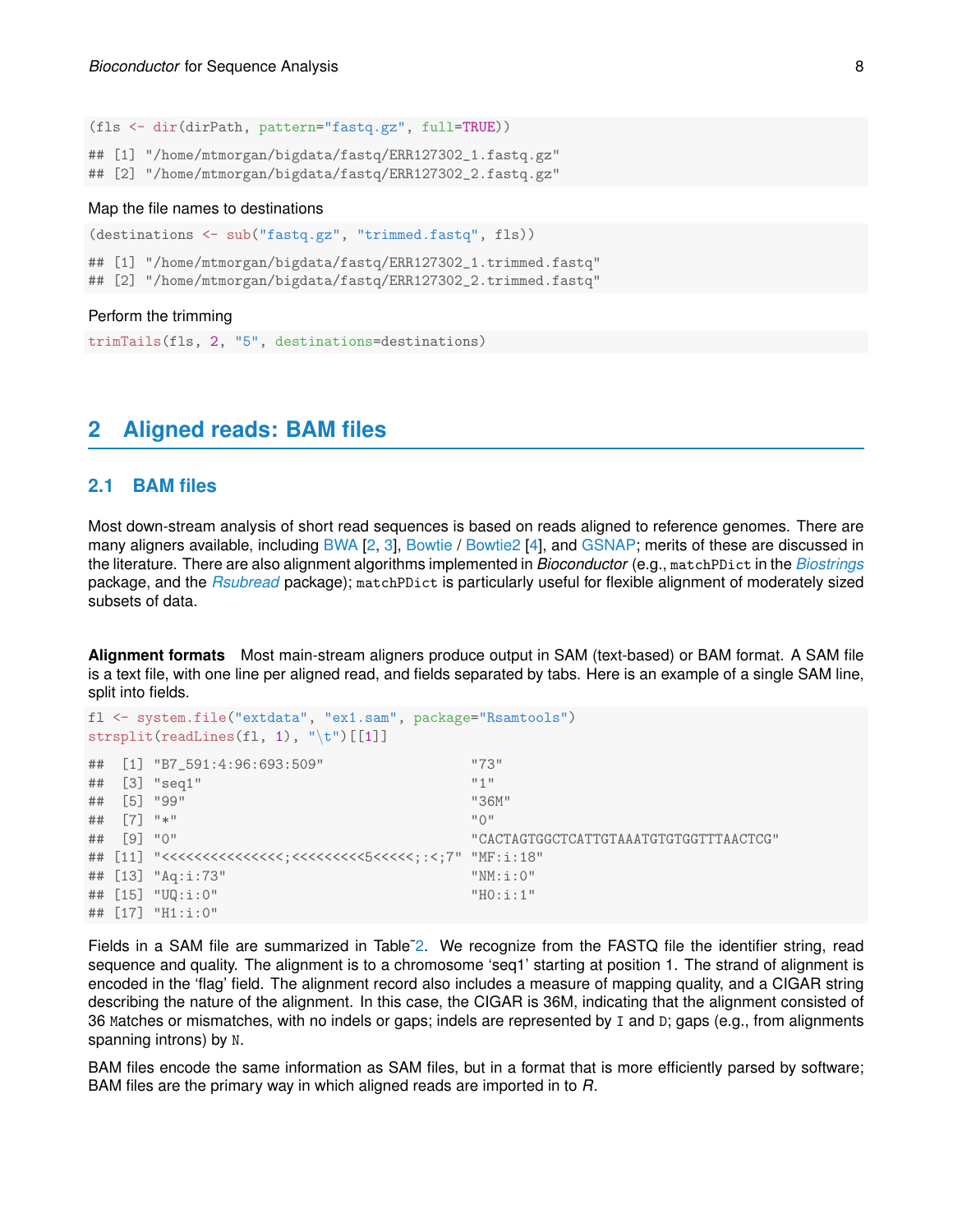<span id="page-8-1"></span>

| Field | Name         | Value                                     |
|-------|--------------|-------------------------------------------|
|       | QNAME        | Query (read) NAME                         |
| 2     | <b>FLAG</b>  | Bitwise FLAG, e.g., strand of alignment   |
| З     | <b>RNAME</b> | Reference sequence NAME                   |
| 4     | <b>POS</b>   | 1-based leftmost POSition of sequence     |
| 5     | <b>MAPQ</b>  | <b>MAPping Quality (Phred-scaled)</b>     |
| 6     | <b>CIGAR</b> | <b>Extended CIGAR string</b>              |
|       | <b>MRNM</b>  | Mate Reference sequence NaMe              |
| 8     | <b>MPOS</b>  | 1-based Mate POSition                     |
| 9     | <b>ISIZE</b> | Inferred insert SIZE                      |
| 10    | <b>SEQ</b>   | Query SEQuence on the reference strand    |
| 11    | QUAL         | Query QUALity                             |
| 12+   | OPT          | OPTional fields, format TAG: VTYPE: VALUE |

Table 2: Fields in a SAM record. From <http://samtools.sourceforge.net/samtools.shtml>

### <span id="page-8-0"></span>**2.2 Gapped alignments in** *R*

The readGAlignments function from the *[GenomicAlignments](http://bioconductor.org/packages/release/bioc/html/GenomicAlignments.html)* package reads essential information from a BAM file in to *R*. The result is an instance of the *GappedAlignments* class. The *GappedAlignments* class has been designed to allow useful manipulation of many reads (e.g., 20 million) under moderate memory requirements (e.g., 4 GB).

#### **Exercise 5**

*This exercise explores the GappedAlignments class.*

- *a. Load the [RNAseqData.HNRNPC.bam.chr14](http://bioconductor.org/packages/release/data/experiment/html/RNAseqData.HNRNPC.bam.chr14.html) and retrieve the names of the BAM files it contains. These BAM files are subsets of a larger experiment.*
- *b. Read one BAM file in to R using* readGAlignments*. How many reads are there? What do the first few records look like?*
- *c. Use the* strand *accessor and the standard R function* table *to tabulate the number of reads on the plus and minus strand. Use the* width *and* cigar *accessors to summarize the aligned width and to explore the alignment cigars.*
- *d. The* readGAlignments *function takes an additional argument,* param*, allowing the user to specify regions of the BAM file (e.g., known gene coordinates) from which to extract alignments, and other data to be extracted from the BAM file. Create a ScanBamParam object with argument* what="seq"*, and use this to input the read sequences as well as basic alignment information.*
- *e. With larger BAM files we often want to iterate through the file in chunks. Do this by creating a BamFile from a file path, specifying a* yieldSize*. Then write a short loop that uses* readGAlignments *to input successive chunks until there are no more records left.*

**Solution:** Load the experiment data library and read in one file, discovering the number of reads present

```
library(GenomicAlignments)
library(RNAseqData.HNRNPC.bam.chr14)
fls <- RNAseqData.HNRNPC.bam.chr14_BAMFILES
basename(fls)
## [1] "ERR127306_chr14.bam" "ERR127307_chr14.bam" "ERR127308_chr14.bam"
## [4] "ERR127309_chr14.bam" "ERR127302_chr14.bam" "ERR127303_chr14.bam"
## [7] "ERR127304_chr14.bam" "ERR127305_chr14.bam"
aln <- readGAlignments(fls[1])
length(aln)
## [1] 800484
```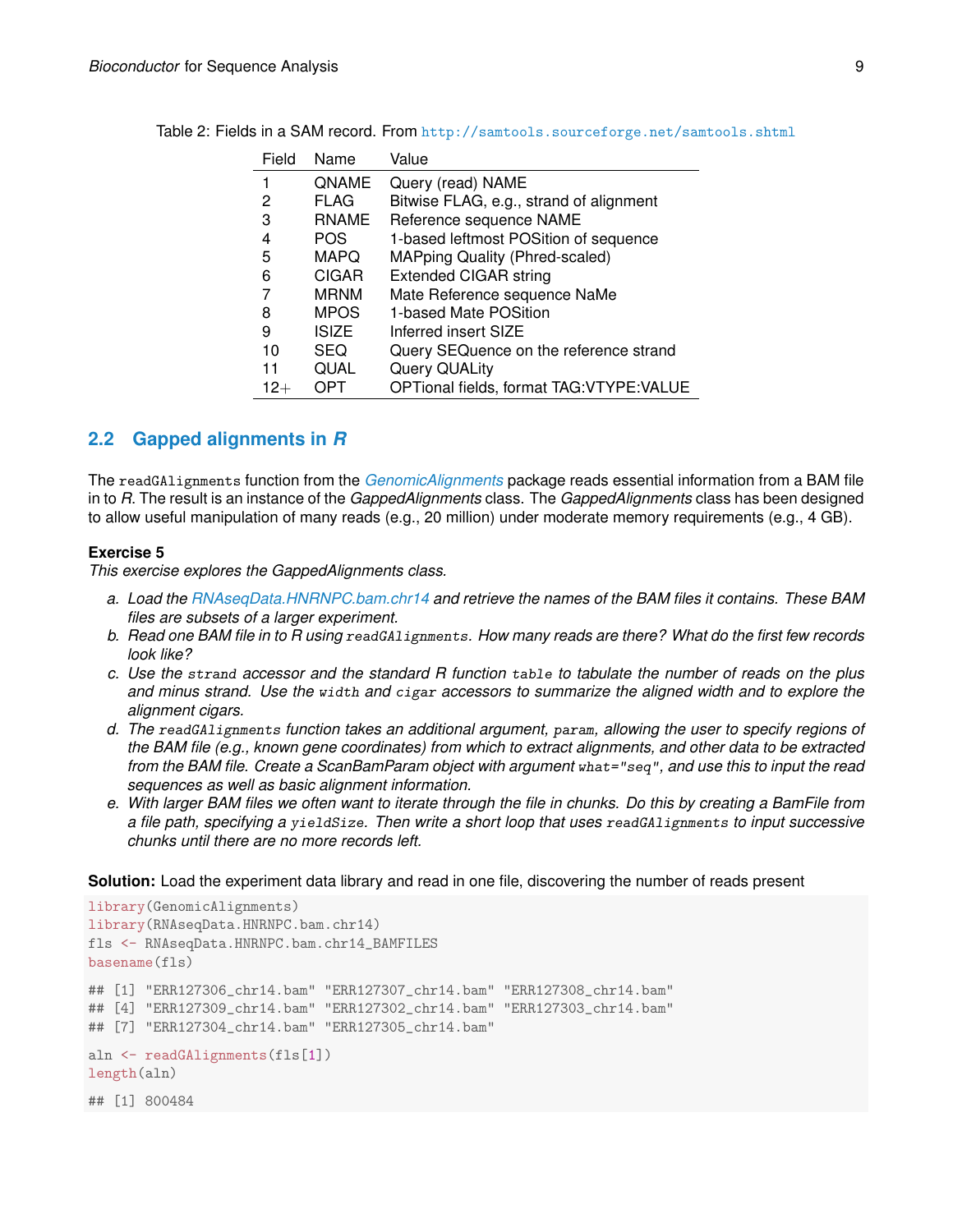head(aln, 3)

|                     |                   |                 |            | ## GAlignments with 3 alignments and 0 metadata columns:                                                                                                                |    |              |                   |       |         |
|---------------------|-------------------|-----------------|------------|-------------------------------------------------------------------------------------------------------------------------------------------------------------------------|----|--------------|-------------------|-------|---------|
|                     |                   |                 |            |                                                                                                                                                                         |    |              |                   |       |         |
| ##                  |                   | segnames strand |            | cigar                                                                                                                                                                   |    | qwidth start | end               | width | ngap    |
| ##                  |                   |                 |            | <rle> <rle> <character> <integer> <integer> <integer> <integer> <integer> <integer></integer></integer></integer></integer></integer></integer></character></rle></rle> |    |              |                   |       |         |
| ##                  | $\lceil 1 \rceil$ | chr14           | $^{+}$     | 72M                                                                                                                                                                     | 72 | 19069583     | 19069654          | 72    | 0       |
| ##                  | $\lceil 2 \rceil$ | chr14           | $^{+}$     | 72M                                                                                                                                                                     | 72 | 19363738     | 19363809          | 72    | 0       |
| ##                  | $\lceil 3 \rceil$ | chr14           | $\sim$ $-$ | 72M                                                                                                                                                                     | 72 |              | 19363755 19363826 | 72    | $\circ$ |
| ##                  |                   |                 |            |                                                                                                                                                                         |    |              |                   |       |         |
| ##                  |                   | seqlengths:     |            |                                                                                                                                                                         |    |              |                   |       |         |
| ##<br>chr10<br>chr1 |                   |                 |            |                                                                                                                                                                         |    |              | chrY              |       |         |
| ##                  | 249250621         |                 |            |                                                                                                                                                                         |    | 135534747    |                   |       |         |

A *GappedAlignments* instance is like a data frame, but with accessors as suggested by the column names. It is easy to query, e.g., the distribution of reads aligning to each strand, the width of reads, or the cigar strings

```
table(strand(aln))
##
## + - *
## 400242 400242 0
range(width(aln))
## [1] 70 404751
head(sort(table(cigar(aln)), decreasing=TRUE))
##
## 72M 35M123N37M 38M670N34M 64M316N8M 36M123N36M 18M123N54M
## 603939 272 264 261 228 225
```
Here we construct a *ScanBamParam* object and indicate that we would also like to input the read sequence.

```
param <- ScanBamParam(what="seq")
aln <- readGAlignments(fls[1], param=param)
```
To iterate through a BAM file, create a *BamFile* instance with appropriate yieldSize. We use yieldSize=200000 in the work below, but in reality this could be one or two orders of magnitude larger.

```
bf <- open(BamFile(fls[1], yieldSize=200000))
repeat {
   aln <- readGAlignments(bf)
   if (lenath(aln) == 0)break # no more records## do work
   message(length(aln))
}
## 200000
## 200000
## 200000
## 200000
## 484
close(bf)
```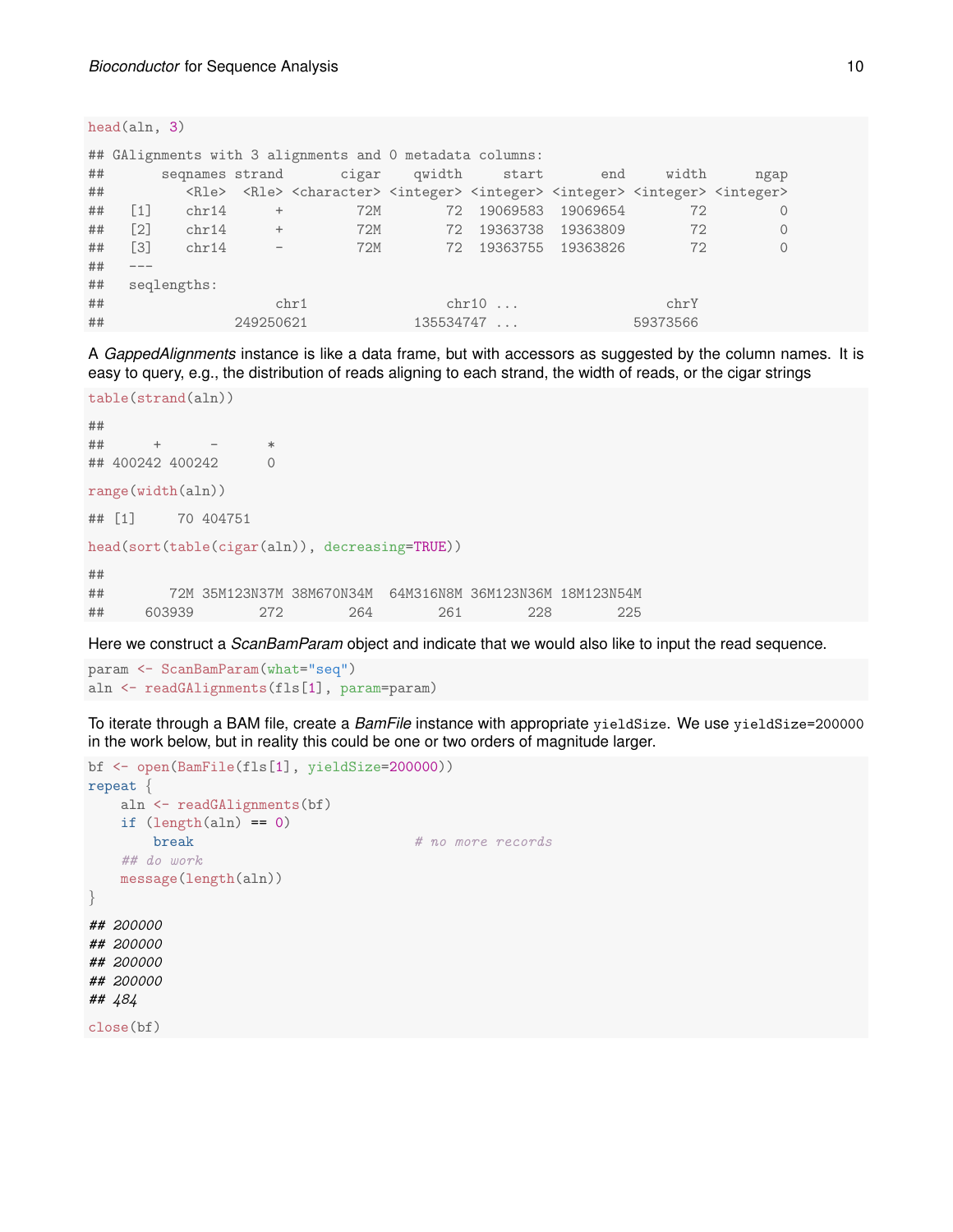## **2.3 Summarizing overlaps**

### **Exercise 6**

*A basic operation in RNA-seq and other work flows is to count the number of times aligned reads overlap features of interest.*

- *a. Load the 'transcript db' package that contains the coordinates of each exon of the UCSC 'known genes' track of hg19.*
- *b. Extract the exon coordinates grouped by gene; the result is an GRangesList object that we will discuss more latter.*
- *c. Use the* summarizeOverlaps *function with the exon coordinates and BAM files to generate a count of the number of reads overlapping each gene. Visit the help page* ?summarizeOverlaps *to read about the counting strategy used.*
- *d. The counts can be extracted from the return value of* summarizeOverlaps *using the function* assay*. This is standard R matrix. How many reads overlapped regions of interest in each sample? How many genes had non-zero counts?*

### **Solution:**

```
## library(BiocParallel)
library(TxDb.Hsapiens.UCSC.hg19.knownGene)
ex <- exonsBy(TxDb.Hsapiens.UCSC.hg19.knownGene, "gene")
counts <- summarizeOverlaps(ex, fls)
colSums(assay(counts))
## ERR127306 ERR127307 ERR127308 ERR127309 ERR127302 ERR127303 ERR127304 ERR127305
## 340669 373302 371666 331540 313817 331160 331639 329672
sum(rowSums(assay(counts)) != 0)
## [1] 528
```
## <span id="page-10-0"></span>**3 Variants: VCF files**

A major product of DNASeq experiments are catalogs of called variants (e.g., SNPs, indels). We will use the *[VariantAnnotation](http://bioconductor.org/packages/release/bioc/html/VariantAnnotation.html)* package to explore this type of data. Sample data included in the package are a subset of chromosome 22 from the [1000 Genomes](ftp://ftp-trace.ncbi.nih.gov/1000genomes/ftp/release/20110521/) project. Variant Call Format (VCF; [full description\)](http://www.1000genomes.org/wiki/Analysis/Variant%20Call%20Format/vcf-variant-call-format-version-41) text files contain metainformation lines, a header line with column names, data lines with information about a position in the genome, and optional genotype information on samples for each position.

### <span id="page-10-1"></span>**3.1 Coding consequences**

**Locating variants in and around genes** Variant location with respect to genes can be identified with the locateVariants function. Regions are specified in the region argument and can be one of the following constructors: CodingVariants(), IntronVariants(), FiveUTRVariants(), ThreeUTRVariants(), IntergenicVariants(), SpliceSiteVariants(), or AllVariants(). Location definitions are shown in Table[˜3.](#page-11-0)

### **Exercise 7**

*Load the [TxDb.Hsapiens.UCSC.hg19.knownGene](http://bioconductor.org/packages/release/data/annotation/html/TxDb.Hsapiens.UCSC.hg19.knownGene.html) annotation package, and read in the* chr22.vcf.gz *example file from the [VariantAnnotation](http://bioconductor.org/packages/release/bioc/html/VariantAnnotation.html) package.*

*Remembering to re-name sequence levels, use the* locateVariants *function to identify coding variants.*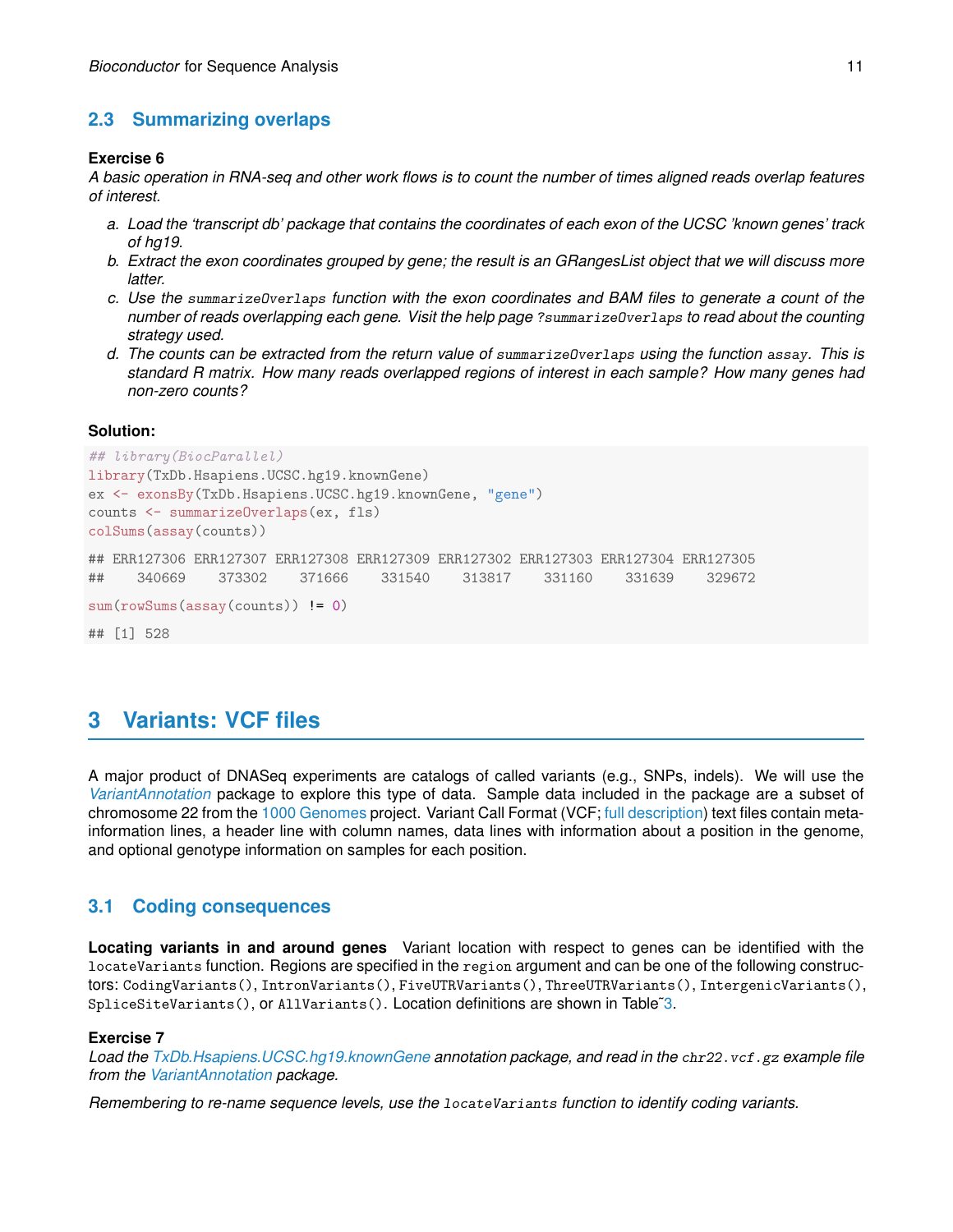<span id="page-11-0"></span>

| Table 3: Variant locations |                                                              |  |  |  |  |  |
|----------------------------|--------------------------------------------------------------|--|--|--|--|--|
| Location                   | <b>Details</b>                                               |  |  |  |  |  |
| coding                     | Within a coding region                                       |  |  |  |  |  |
| fiveUTR                    | Within a 5' untranslated region                              |  |  |  |  |  |
| threeUTR                   | Within a 3' untranslated region                              |  |  |  |  |  |
| intron                     | Within an intron region                                      |  |  |  |  |  |
| intergenic                 | Not within a transcript associated with a gene               |  |  |  |  |  |
| spliceSite                 | Overlaps any of the first or last 2 nucleotides of an intron |  |  |  |  |  |

*Summarize aspects of your data, e.g., did any coding variants match more than one gene? How many coding variants are there per gene ID?*

**Solution:** Here we open the known genes data base, and read in the VCF file.

```
library(VariantAnnotation)
library(TxDb.Hsapiens.UCSC.hg19.knownGene)
txdb <- TxDb.Hsapiens.UCSC.hg19.knownGene
fl <- system.file("extdata", "chr22.vcf.gz", package="VariantAnnotation")
vcf <- readVcf(fl, "hg19")
vcf <- renameSeqlevels(vcf, c("22"="chr22"))
```
The next lines locate coding variants.

```
rd <- rowData(vcf)
loc <- locateVariants(rd, txdb, CodingVariants())
head(loc, 3)
## GRanges with 3 ranges and 7 metadata columns:
## seqnames ranges strand | LOCATION QUERYID TXID CDSID
## <Rle> <IRanges> <Rle> | <factor> <integer> <integer> <integer>
## [1] chr22 [50301422, 50301422] - | coding 24 75253 218562
## [2] chr22 [50301476, 50301476] - | coding 25 75253 218562
## [3] chr22 [50301488, 50301488] - | coding 26 75253 218562
## GENEID PRECEDEID FOLLOWID
## <character> <CharacterList> <CharacterList>
## [1] 79087
## [2] 79087
## [3] 79087
## ---
## seqlengths:
## chr22
## NA
```
To answer gene-centric questions data can be summarized by gene regardless of transcript.

```
## Did any coding variants match more than one gene?
splt <- split(loc$GENEID, loc$QUERYID)
table(sapply(splt, function(x) length(unique(x)) > 1))##
## FALSE TRUE
## 965 15
## Summarize the number of coding variants by gene ID
splt <- split(loc$QUERYID, loc$GENEID)
```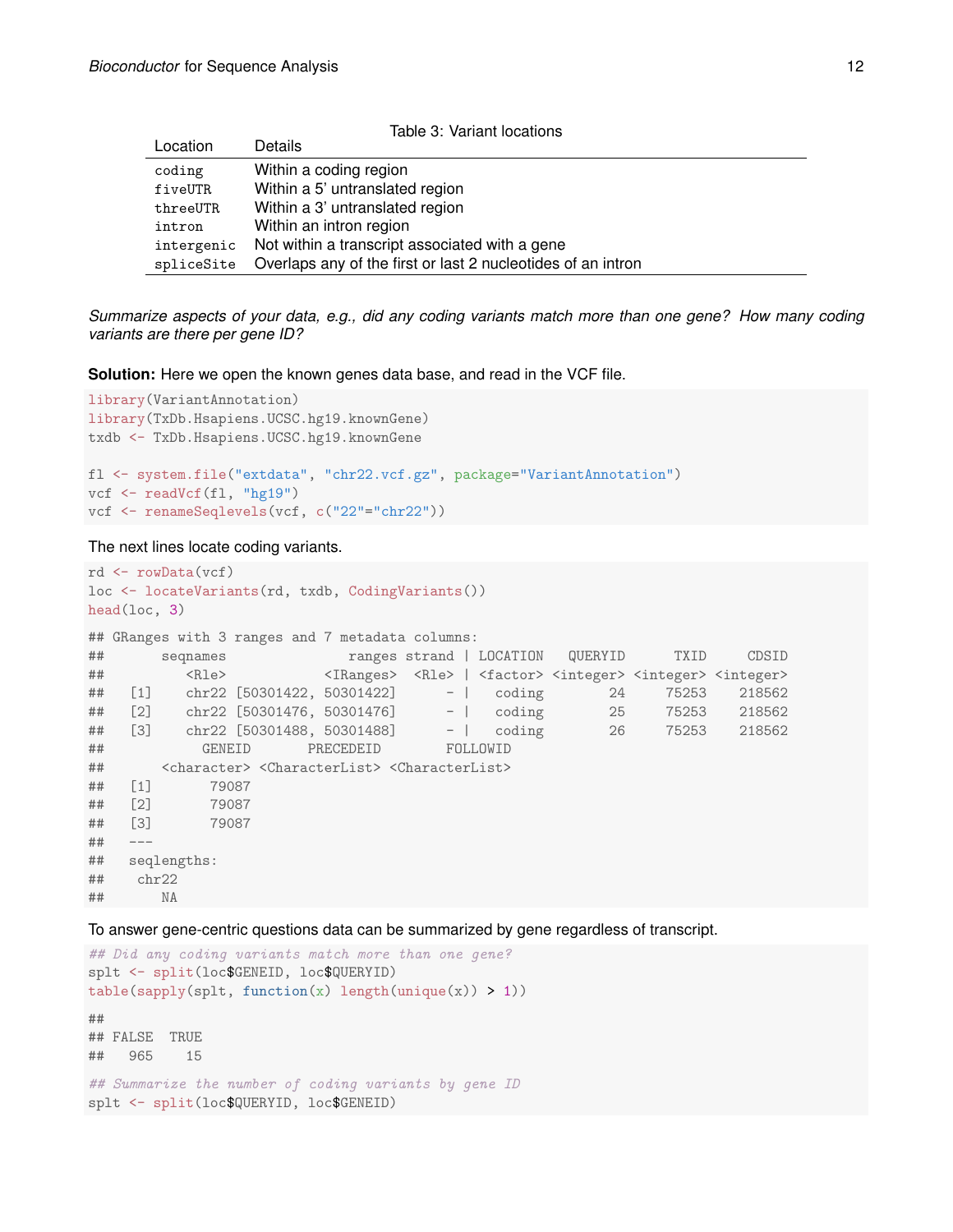head(sapply(splt, function(x) length(unique(x))), 3)

## 113730 1890 23209 ## 22 15 30

**Amino acid coding changes** predictCoding computes amino acid coding changes for non-synonymous variants. Only ranges in query that overlap with a coding region in subject are considered. Reference sequences are retrieved from either a BSgenome or fasta file specified in seqSource. Variant sequences are constructed by substituting, inserting or deleting values in the varAllele column into the reference sequence. Amino acid codes are computed for the variant codon sequence when the length is a multiple of 3.

The query argument to predictCoding can be a GRanges or VCF. When a GRanges is supplied the varAllele argument must be specified. In the case of a VCF object, the alternate alleles are taken from alt(<VCF>) and the varAllele argument is not specified.

The result is a modified query containing only variants that fall within coding regions. Each row represents a variant-transcript match so more than one row per original variant is possible.

```
library(BSgenome.Hsapiens.UCSC.hg19)
coding <- predictCoding(vcf, txdb, seqSource=Hsapiens)
coding[5:9]
```
## GRanges with 5 ranges and 17 metadata columns:

| ## |                 | seqnames                                                                                                            |                            |               |         |                                   | ranges strand   paramRangeID |        |              |                                                 |              |              | <b>REF</b>          |             |
|----|-----------------|---------------------------------------------------------------------------------------------------------------------|----------------------------|---------------|---------|-----------------------------------|------------------------------|--------|--------------|-------------------------------------------------|--------------|--------------|---------------------|-------------|
| ## |                 | $<$ Rle $>$                                                                                                         |                            |               |         | <iranges> <rle>  </rle></iranges> |                              |        |              | <factor> <dnastringset></dnastringset></factor> |              |              |                     |             |
| ## | 22:50301584_C/T |                                                                                                                     | chr22 [50301584, 50301584] |               |         |                                   | $\overline{\phantom{m}}$     |        | $<$ NA $>$   |                                                 |              |              | С                   |             |
| ## | rs114264124     |                                                                                                                     | chr22 [50302962, 50302962] |               |         |                                   |                              |        | $<$ NA $>$   |                                                 |              |              | С                   |             |
| ## | rs149209714     | chr22 [50302995, 50302995]                                                                                          |                            |               |         |                                   | $\overline{\phantom{a}}$     |        |              | $<$ NA $>$                                      |              |              | C                   |             |
| ## | 22:50303554_T/C | chr22 [50303554, 50303554]                                                                                          |                            |               |         |                                   |                              |        |              | $<$ NA $>$                                      |              |              | T                   |             |
| ## | rs12167668      | chr22 [50303561, 50303561]                                                                                          |                            |               |         |                                   |                              |        | $<$ NA $>$   |                                                 |              |              | $\mathcal{C}$       |             |
| ## |                 |                                                                                                                     |                            | ALT           |         | QUAL                              |                              | FILTER | varAllele    |                                                 |              |              | CDSLOC              |             |
| ## |                 | <dnastringsetlist> <numeric> <character> <dnastringset></dnastringset></character></numeric></dnastringsetlist>     |                            |               |         |                                   |                              |        |              |                                                 |              |              | $\langle$ IRanges>  |             |
| ## | 22:50301584_C/T |                                                                                                                     |                            | T             |         | 100                               |                              | PASS   |              |                                                 |              |              | A [777, 777]        |             |
| ## | rs114264124     |                                                                                                                     |                            | T             |         | 100                               |                              | PASS   |              |                                                 |              |              | A [698, 698]        |             |
| ## | rs149209714     |                                                                                                                     |                            | G             |         | 100                               |                              | PASS   |              |                                                 |              |              | $C$ [665, 665]      |             |
| ## | 22:50303554_T/C |                                                                                                                     |                            | $\mathcal{C}$ |         | 100                               |                              | PASS   |              |                                                 |              |              | G [652, 652]        |             |
| ## | rs12167668      |                                                                                                                     |                            | T             |         | 100                               |                              | PASS   |              |                                                 |              |              | A [645, 645]        |             |
| ## |                 | PROTEINLOC                                                                                                          |                            |               | QUERYID |                                   | <b>TXID</b>                  |        | CDSID        |                                                 | GENEID       |              | CONSEQUENCE         |             |
| ## |                 | <integerlist> <integer> <character> <integer> <character></character></integer></character></integer></integerlist> |                            |               |         |                                   |                              |        |              |                                                 |              |              |                     | $<$ factor> |
| ## | 22:50301584_C/T |                                                                                                                     | 259                        |               | 28      |                                   | 75253                        |        | 218562       |                                                 | 79087        |              | synonymous          |             |
| ## | rs114264124     |                                                                                                                     | 233                        |               | 57      |                                   | 75253                        |        | 218563       |                                                 |              |              | 79087 nonsynonymous |             |
| ## | rs149209714     |                                                                                                                     | 222                        |               | 58      |                                   | 75253                        |        | 218563       |                                                 |              |              | 79087 nonsynonymous |             |
| ## | 22:50303554_T/C |                                                                                                                     | 218                        |               | 73      |                                   | 75253                        |        | 218564       |                                                 |              |              | 79087 nonsynonymous |             |
| ## | rs12167668      |                                                                                                                     | 215                        |               | 74      |                                   | 75253                        |        | 218564       |                                                 | 79087        |              | synonymous          |             |
| ## |                 |                                                                                                                     | <b>REFCODON</b>            |               |         | VARCODON                          |                              |        | <b>REFAA</b> |                                                 | <b>VARAA</b> |              |                     |             |
| ## |                 | <dnastringset> <dnastringset> <aastringset> <aastringset></aastringset></aastringset></dnastringset></dnastringset> |                            |               |         |                                   |                              |        |              |                                                 |              |              |                     |             |
| ## | 22:50301584_C/T |                                                                                                                     | CCG                        |               |         | <b>CCA</b>                        |                              |        | $\mathbf{P}$ |                                                 |              | $\mathbf{P}$ |                     |             |
| ## | rs114264124     |                                                                                                                     | CGG                        |               |         | CAG                               |                              |        | R            |                                                 |              | Q            |                     |             |
| ## | rs149209714     |                                                                                                                     | GGA                        |               |         | GCA                               |                              |        | G            |                                                 |              | Α            |                     |             |
| ## | 22:50303554_T/C |                                                                                                                     | ATC                        |               |         | <b>GTC</b>                        |                              |        | I            |                                                 |              | $\mathbf{V}$ |                     |             |
| ## | rs12167668      |                                                                                                                     | CCG                        |               |         | CCA                               |                              |        | $\mathbf{P}$ |                                                 |              | $\mathbf{P}$ |                     |             |
| ## |                 |                                                                                                                     |                            |               |         |                                   |                              |        |              |                                                 |              |              |                     |             |
| ## | seqlengths:     |                                                                                                                     |                            |               |         |                                   |                              |        |              |                                                 |              |              |                     |             |
| ## | chr22           |                                                                                                                     |                            |               |         |                                   |                              |        |              |                                                 |              |              |                     |             |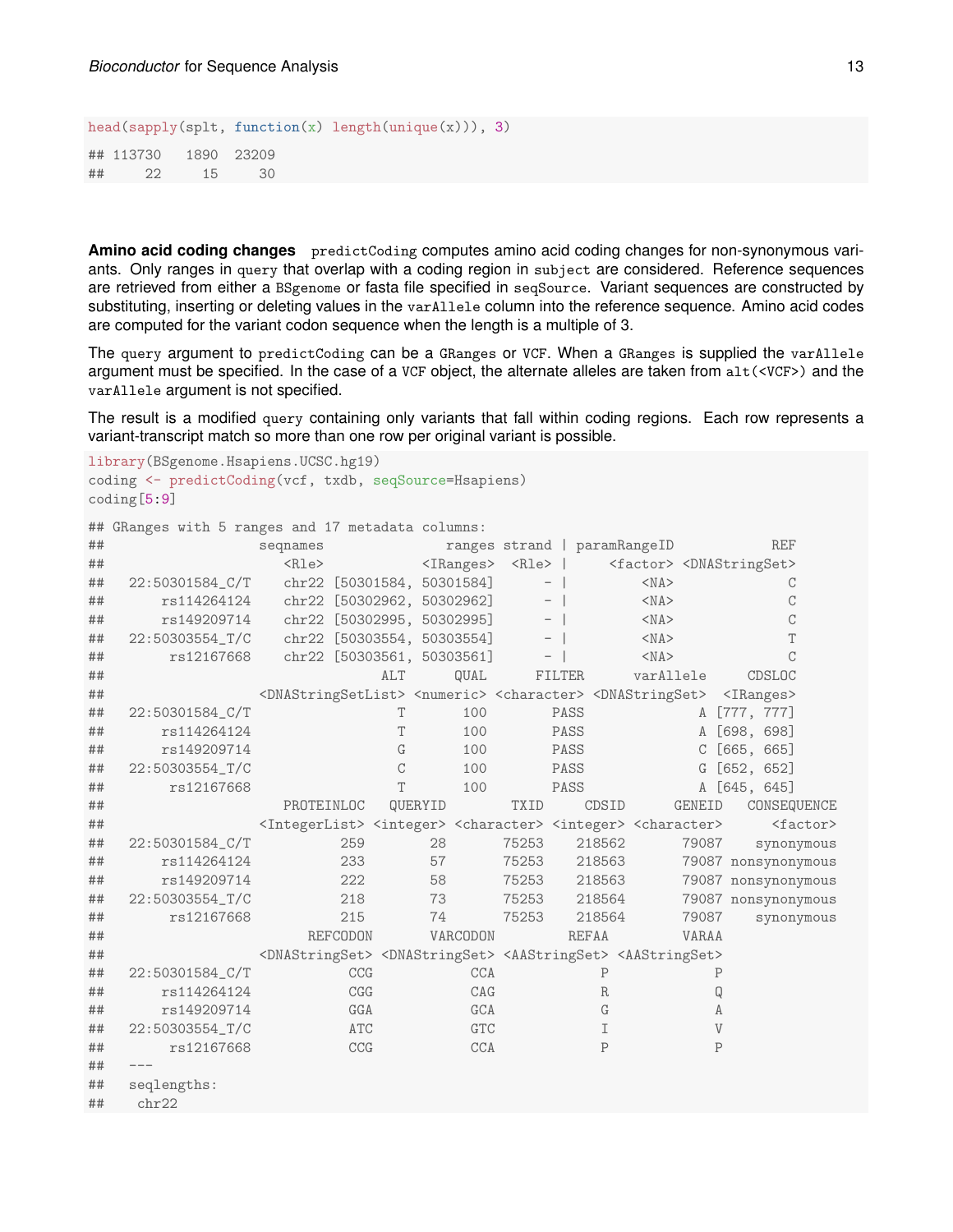## NA

Using variant rs114264124 as an example, we see varAllele A has been substituted into the refCodon CGG to produce varCodon CAG. The refCodon is the sequence of codons necessary to make the variant allele substitution and therefore often includes more nucleotides than indicated in the range (i.e. the range is 50302962, 50302962, width of 1). Notice it is the second position in the refCodon that has been substituted. This position in the codon, the position of substitution, corresponds to genomic position 50302962. This genomic position maps to position 698 in coding region-based coordinates and to triplet 233 in the protein. This is a non-synonymous coding variant where the amino acid has changed from R (Arg) to Q (Gln).

When the resulting varCodon is not a multiple of 3 it cannot be translated. The consequence is considered a frameshift and varAA will be missing.

coding[coding\$CONSEQUENCE == "frameshift"]

|    | ## GRanges with 2 ranges and 17 metadata columns: |                                                                                                                                     |          |                              |                                                                                                           |                  |
|----|---------------------------------------------------|-------------------------------------------------------------------------------------------------------------------------------------|----------|------------------------------|-----------------------------------------------------------------------------------------------------------|------------------|
| ## |                                                   | segnames                                                                                                                            |          | ranges strand   paramRangeID |                                                                                                           | <b>REF</b>       |
| ## |                                                   | $<$ Rle $>$                                                                                                                         |          |                              | <iranges> <rle>   <factor> <dnastringset></dnastringset></factor></rle></iranges>                         |                  |
| ## | 22:50317001_G/GCACT chr22 [50317001, 50317001]    |                                                                                                                                     |          | $+$                          | $<$ NA $>$                                                                                                | G                |
| ## | 22:50317001_G/GCACT chr22 [50317001, 50317001]    |                                                                                                                                     |          | $+$                          | $<$ NA $>$                                                                                                | G                |
| ## |                                                   | ALT                                                                                                                                 | QUAL     | FILTER                       | varAllele                                                                                                 | CDSLOC           |
| ## |                                                   | <dnastringsetlist> <numeric> <character> <dnastringset> <iranges></iranges></dnastringset></character></numeric></dnastringsetlist> |          |                              |                                                                                                           |                  |
| ## | 22:50317001_G/GCACT                               | <b>GCACT</b>                                                                                                                        | 233      | PASS                         |                                                                                                           | GCACT [808, 808] |
| ## | 22:50317001_G/GCACT                               | <b>GCACT</b>                                                                                                                        | 233      | PASS                         |                                                                                                           | GCACT [628, 628] |
| ## |                                                   | PROTEINLOC                                                                                                                          | QUERYID  | TXID                         | CDSID<br><b>GENEID</b>                                                                                    |                  |
| ## |                                                   | <integerlist> <integer> <character> <integer> <character></character></integer></character></integer></integerlist>                 |          |                              |                                                                                                           |                  |
| ## | 22:50317001_G/GCACT                               | 270                                                                                                                                 | 359      | 74357                        | 216303<br>79174                                                                                           |                  |
| ## | 22:50317001_G/GCACT                               | 210                                                                                                                                 | 359      | 74358                        | 216303<br>79174                                                                                           |                  |
| ## |                                                   | CONSEQUENCE                                                                                                                         | REFCODON | VARCODON                     | <b>REFAA</b>                                                                                              |                  |
| ## |                                                   |                                                                                                                                     |          |                              | <factor> <dnastringset> <dnastringset> <aastringset></aastringset></dnastringset></dnastringset></factor> |                  |
| ## | 22:50317001_G/GCACT frameshift                    |                                                                                                                                     | GCC      | GCC                          | A                                                                                                         |                  |
| ## | 22:50317001_G/GCACT frameshift                    |                                                                                                                                     | GCC      | GCC                          | A                                                                                                         |                  |
| ## |                                                   | VARAA                                                                                                                               |          |                              |                                                                                                           |                  |
| ## |                                                   | <aastringset></aastringset>                                                                                                         |          |                              |                                                                                                           |                  |
| ## | 22:50317001_G/GCACT                               |                                                                                                                                     |          |                              |                                                                                                           |                  |
| ## | 22:50317001_G/GCACT                               |                                                                                                                                     |          |                              |                                                                                                           |                  |
| ## | $\qquad \qquad - -$                               |                                                                                                                                     |          |                              |                                                                                                           |                  |
| ## | seqlengths:                                       |                                                                                                                                     |          |                              |                                                                                                           |                  |
| ## | chr22                                             |                                                                                                                                     |          |                              |                                                                                                           |                  |
| ## | <b>NA</b>                                         |                                                                                                                                     |          |                              |                                                                                                           |                  |

## **References**

- <span id="page-13-0"></span>[1] Kathi Zarnack, Julian König, Mojca Tajnik, Iñigo Martincorena, Sebastian Eustermann, Isabelle Stévant, Alejandro Reyes, Simon Anders, Nicholas˜M Luscombe, and Jernej Ule. Direct competition between hnrnp c and u2af65 protects the transcriptome from the exonization of¡ i¿ alu¡/i¿ elements. *Cell*, 152(3):453–466, 2013. URL: <http://europepmc.org/abstract/MED/23374342>.
- <span id="page-13-1"></span>[2] H.˜Li and R.˜Durbin. Fast and accurate long-read alignment with Burrows-Wheeler transform. *Bioinformatics*, 26:589–595, Mar 2010.
- <span id="page-13-2"></span>[3] H.˜Li and R.˜Durbin. Fast and accurate short read alignment with Burrows-Wheeler transform. *Bioinformatics*, 25:1754–1760, Jul 2009.